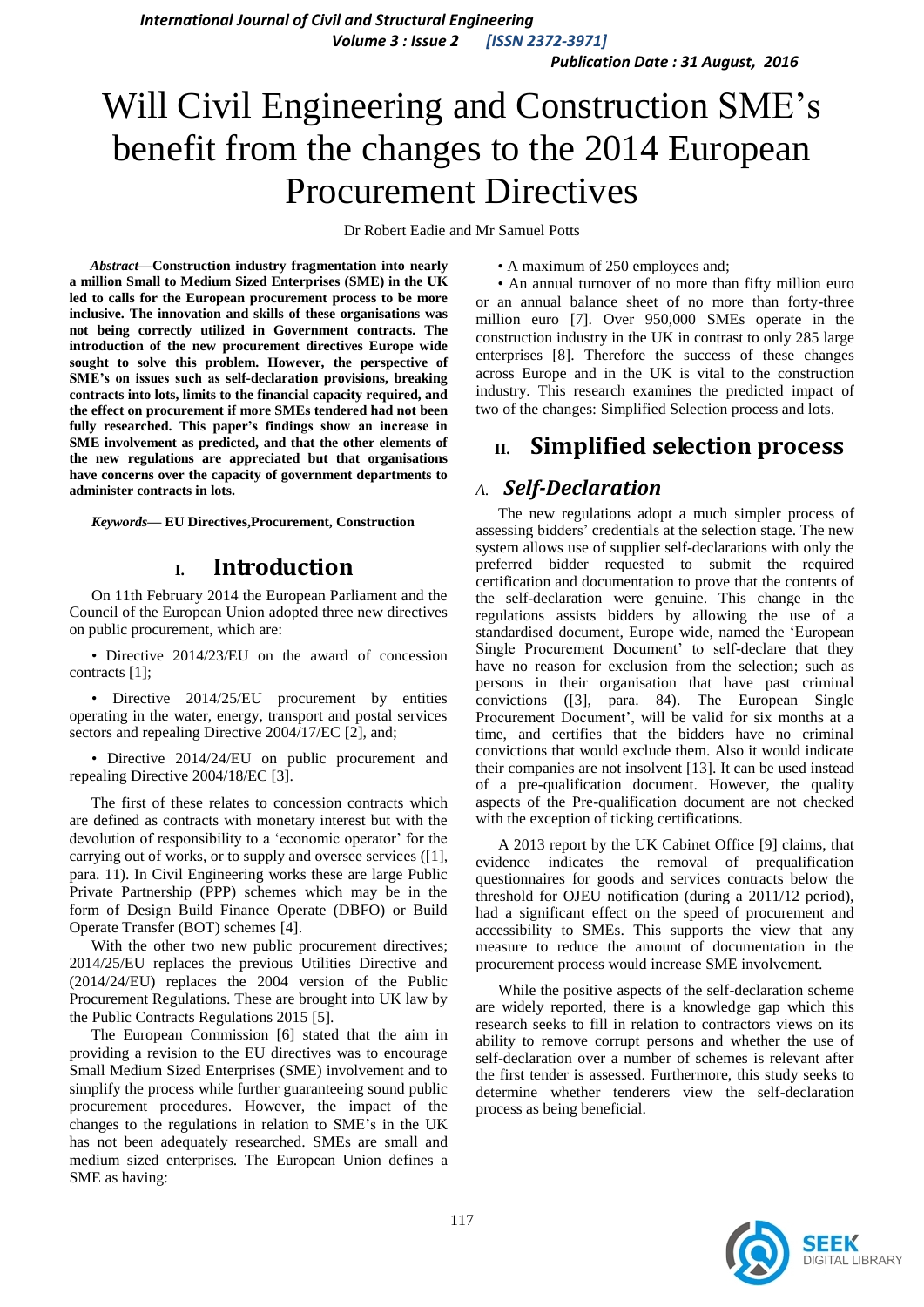#### *Publication Date : 31 August, 2016*

### *B. Increased tendering by SME's and the Turnover Requirements Cap*

While the governments across Europe agree that getting SME's increasingly involved in government construction contracts will increase innovation and improve the end product, there has been little research into the impact of increased SME participation on the tendering process.

Requirement for a large organisational financial turnover prior to award in order to ensure that the organisation had enough resources to complete the work is seen as a barrier to smaller SMEs [10]. The new regulations state that Government clients will not be able to set company turnover requirements at more than two times the contract value except where there is a specific justification. Article 58, paragraph 3 of the 'Public Procurement Directive' [3] describes the '*economic and financial standing'* limits that authorities could request from bidders. These paragraphs dictate when the imposed limit can be disregarded. This may be due to '*special risks attached to the nature of the works, services or supplies*.' In such cases the reasons must be stipulated in either the procurement documents, or a specific report. This suggests that the change increasing the limit typically required from a bidder is beneficial to these SME's. Some analysis anticipates that the lower limit will make it easier for SMEs to tender under the public procurement directives [11, 12].

Robin Pressley, a manager at a SME contractor, is cited as stating that placing the limit at the level of two times the contract value as achieving the appropriate level. He does however argue that it would be better still if a firm's solvency were taken into account instead of the turnover [12]. However, research into practitioner's views on the subject was limited prior to this current study with little empirical data provided.

## **III. Contract lots**

Prior to the amendment in the regulations, lots were little used in Government construction contracts in the UK. The proposed change was to break the large contracts into smaller portions that could be carried out by smaller contractors but still have a large principle contractor overseeing the works. Prior to the implementation of the new directives much discussion took place on whether the use of lots should be made compulsory with some in support and others suggesting it should be optional or up to the member state [14]. However, on publication of the new directive, Article 47, paragraph 4 of the directive [3] allows a member state to make the dividing of contracts into lots mandatory. The confusion is caused due to leaving it up to individual states to determine whether it is mandatory or not.

The important factor, however, is that in practice there is clarity on the use of lots, and authorities can now limit the amount of lots awarded to a tenderer, subject to having made this clear in the procurement package. The maximum amount to be awarded to one party and the criteria surrounding awarding of multiple lots should be contained in the documentation. This is covered in Article 47, paragraphs 2 and 3 where the government clients are given licence to prohibit the amount of lots a bidder can tender for, or award more than one lot to an 'Economic Operator'.

The provision of a 'do or explain' method for contract lots is explicitly mentioned in Article 47 to encourage member countries to use lots for larger contracts. A justification needs to be provided if the decision is taken not to divide a large contract into lots.

Payment directly to subcontractors (who are normally smaller organisations and have a very high proportion in the SME category) from the Government client in some member states across Europe has also been proposed [10]. This will be subject to the member states introducing mechanisms locally to allow the sub-contractor to challenge unjust payments. However the literature is based on the views of a very small sample and this has not been tested against an industry wide larger sample. This paper seeks to fill this knowledge gap. Furthermore the literature has not examined the impact of the greater administration load on government departments at a time when they are contracting, with less staff to carry out the work.

# **IV. Method**

The Cabinet Office carried out a consultation on the revised directives and their implementation into UK law via revised Public Contract regulations. They released a document on 30th January 2015, showing the feedback obtained and providing the government response [14]. This document contained two hundred and four responses, but only fifteen of came from businesses (14, pg 3, Table 1). The document does, however, suggest that the views of bidders are clearly of value.

The Central Procurement Directorate website of the Department of Finance and Personnel in Northern Ireland (DFPNI) allowed identification of four hundred and thirtyeight companies who had been awarded Government contracts over the last 5 years. An initial phone and email sift was used to narrow this down to organisations who had been awarded contracts over the European Financial Threshold where the directives apply. This reduced the total population by 99 organisations. However, some refused to take part or respond to either the phone call or email. Of the three hundred and thirty nine remaining, one hundred and seven agreed to take part.

A piloted structured survey was sent to these organisations via the Limesurvey<sup>TM</sup> survey package. Of the list of one hundred and seven tenderers who agreed to take part, a total of seventy-one responded to the main survey. Sixteen opted out, three of these expressed via telephone, that after seeing the survey, that it was not applicable to their company. This means that the total relevant participants was one hundred and four organisations. This is beyond the suggested necessary limit for a population of three hundred and thirty-nine, where a sample size of seventy-eight persons is considered acceptable in accordance with a ten percent precision level (Isaac and Michael, 1981; Smith, 1983 cited by Taylor-Powell, 1998, p10) [15]. The final response rate is sixty-eight percent, which is regarded as good, and is close to the very good value of seventy percent prescribed by Rubin and Babbie [16].

The Limesurvey<sup>TM</sup> survey package was used to provide automatic statistical analysis of the responses.

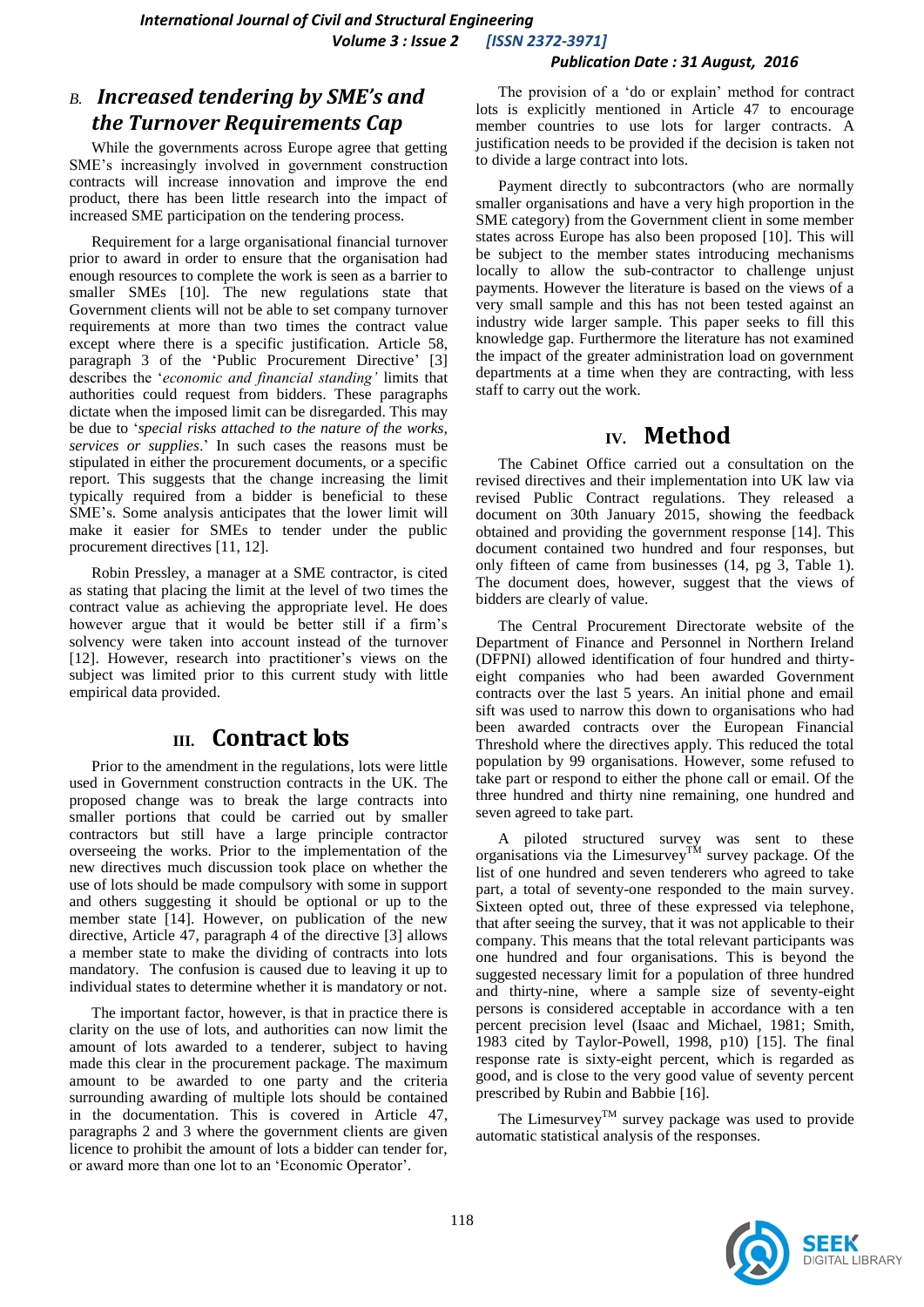#### *Publication Date : 31 August, 2016*

# **V. Findings**

### *A. Self-Declaration*

Table I indicates the responses as to how successful the self-declaration will be in relation to removal of corrupt persons. It can be seen that the majority (67.61%) agree that it is relevant to removal of corrupt persons from the tender.

| TABLE L | <b>SELF-DECLARATION AND CORRUPTION</b> |  |
|---------|----------------------------------------|--|
|         |                                        |  |

| Self-declaration prequalification questions, which remove corrupt persons,<br>will be relevant to the tender |              |                   |
|--------------------------------------------------------------------------------------------------------------|--------------|-------------------|
| <b>Answer</b>                                                                                                | <b>Count</b> | <b>Percentage</b> |
| Strongly disagree                                                                                            |              | 4.23%             |
| Disagree                                                                                                     |              | 4.23%             |
| Neutral                                                                                                      | 13           | 18.31%            |
| Agree                                                                                                        | 39           | 54.93%            |
| Strongly agree                                                                                               |              | 12.68%            |
| Do not know                                                                                                  |              | 5.63%             |

Table II indicates the responses in relation to how relevant self-declaration is to the tender. It can be seen that the majority (67.61% agree or strongly agree) that it is relevant to the successful outcome of the tender.

TABLE II. SELF-DECLARATION AND RELEVANCY

| The prequalification process is typically relevant to the tender |       |            |
|------------------------------------------------------------------|-------|------------|
| <b>Answer</b>                                                    | Count | Percentage |
| Strongly disagree                                                |       | 2.82%      |
| Disagree                                                         |       | 5.63%      |
| Neutral                                                          | 13    | 18.31%     |
| Agree                                                            | 40    | 56.34%     |
| Strongly agree                                                   |       | 11.27%     |
| Do not know                                                      |       | 5.63%      |

Table III indicates the responses in relation to how beneficial self-declaration is to the tender. It can be seen that the majority (71.83% agree or strongly agree) that it is beneficial to use this method to show that the organisations comply with the required specifications of the tender.

TABLE III. DOES SELF-DECLARATION ALLOW COMPLIANCE

| Self-declarations which will allow organisations to show they comply with<br>the required specifications are beneficial |       |            |  |
|-------------------------------------------------------------------------------------------------------------------------|-------|------------|--|
| <b>Answer</b>                                                                                                           | Count | Percentage |  |
| Strongly disagree                                                                                                       |       | 4.23%      |  |
| Disagree                                                                                                                |       | 5.63%      |  |
| Neutral                                                                                                                 |       | 11.27%     |  |
| Agree                                                                                                                   | 40    | 56.34%     |  |
| Strongly agree                                                                                                          |       | 15.49%     |  |
| Do not know                                                                                                             |       | 7.04%      |  |

Table IV indicates by order of preference the benefits of self-declaration from the perspective of tenderers. It can be seen that the reduced time for completing the tender process is the top benefit by number of responses. The resulting capability to complete more tenders in a given timescale is in joint second place along with the reduction in costs to the tenderer. Therefore the efficiency of the process and reduction in costs are seen as the most beneficial aspects of self-declaration.

TABLE IV. IS SELF-DECLARATION BENEFICIAL

| In your opinion what affect will a self-declaration process as part of the<br>selection stage have for the business you represent |              |            |
|-----------------------------------------------------------------------------------------------------------------------------------|--------------|------------|
| <b>Answer</b>                                                                                                                     | <b>Count</b> | Percentage |
| reduce time for completing tenders                                                                                                | 45           | 63.38%     |
| aid in completing more tenders                                                                                                    | 20           | 28.17%     |
| reduce costs                                                                                                                      | 20           | 28.17%     |
| reduce complexity                                                                                                                 | 18           | 25.35%     |
| reduce the resources needed                                                                                                       | 16           | 22.54%     |
| little or no effect                                                                                                               | 12           | 16.90%     |
| do not know                                                                                                                       | 10           | 14.08%     |

# *B. Impact of increased SME tendering and the Turnover Requirements Cap*

Table V indicates the responses in relation to SME impact on the tendering process. It can be seen that most consider that it will bring increased competition (67.61%). What is worrying is that over a fifth of the respondents consider that it will increase legal challenges.

TABLE V. IMPACT OF SME'S ON THE TENDERING PROCESS

| Should more SMEs be tendering, how do you expect this would effect the<br>tendering process |              |            |  |
|---------------------------------------------------------------------------------------------|--------------|------------|--|
| <b>Answer</b>                                                                               | <b>Count</b> | Percentage |  |
| More competitive                                                                            |              | 67.61%     |  |
| More legal challenges                                                                       | 15           | 21.13%     |  |
| Little or no effect                                                                         |              | 16.90%     |  |
| Do not know                                                                                 |              | 8.45%      |  |

Table VI indicates that a third of the respondents had been prevented from tendering because of the financial limits set during the procurement process (33.80%).

TABLE VI. FINANCIAL LIMIT PREVENTION FROM TENDERING

| Limits [Have the financial capacity requirements prevented the company<br>you represent from tendering or winning tenders in the past] |                         |                   |
|----------------------------------------------------------------------------------------------------------------------------------------|-------------------------|-------------------|
| <b>Answer</b>                                                                                                                          | <b>Count</b>            | <b>Percentage</b> |
| Yes                                                                                                                                    | 24                      | 33.80%            |
| Nο                                                                                                                                     | 38                      | 53.52%            |
| Uncertain                                                                                                                              |                         | 12.68%            |
| <b>* ***</b> *<br>$\sim$                                                                                                               | $\sim$<br>$\sim$ $\sim$ |                   |

Table VII indicates that over half of the respondents consider that the new limits will encourage SME's to tender.

TABLE VII. FINANCIAL LIMIT INCENTIVISATION FOR TENDERING

| Limits (Do you expect limiting the financial capacity required to a       |       |            |  |
|---------------------------------------------------------------------------|-------|------------|--|
| maximum of twice the value of the contract being tender for (except where |       |            |  |
| objectively justifiable) will encourage SMEs to tender]                   |       |            |  |
| <b>Answer</b>                                                             | Count | Percentage |  |
| Yes                                                                       |       | 52.11%     |  |
|                                                                           |       |            |  |
| N٥                                                                        |       | 9.86%      |  |
| <b>Uncertain</b>                                                          |       | 38.03%     |  |

Table VIII indicates that the majority of respondents are unsure (49.30%) if the new method of breaking large tenders into lots will result in more SME's winning tenders. However, of those who stated that they knew, double the number considered it would have a positive effect (33.30%) than a negative (16.90%).

TABLE VIII. USE OF LOTS AIDING SME'S IN THE TENDER PROCESS

| Limits [Do you expect this limit will aid SMEs in winning tenders] |              |                   |
|--------------------------------------------------------------------|--------------|-------------------|
| <b>Answer</b>                                                      | <b>Count</b> | <b>Percentage</b> |
| Yes                                                                |              | 33.80%            |
| Nο                                                                 |              | 16.90%            |
| Uncertain                                                          |              | 49.30%            |

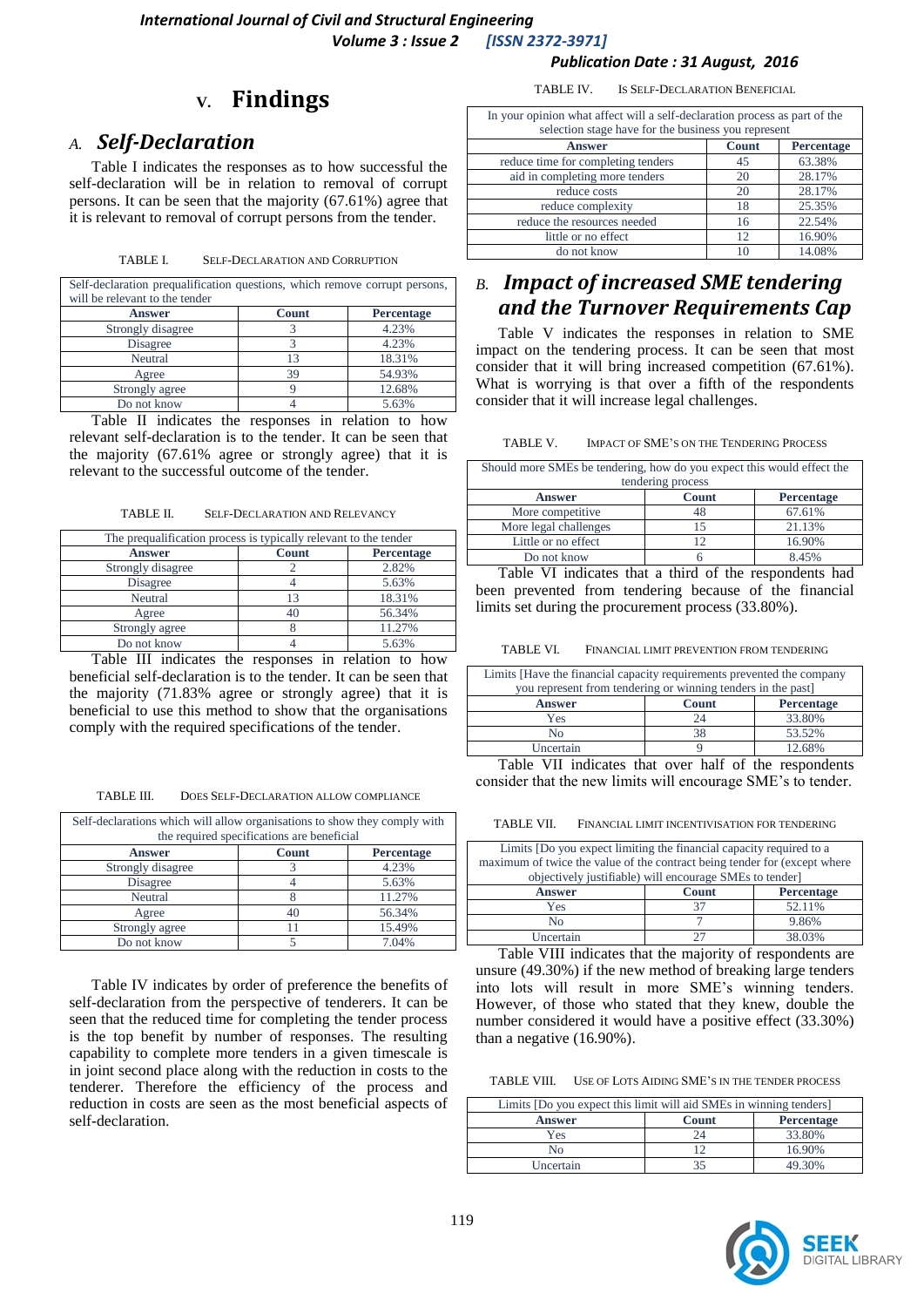#### *International Journal of Civil and Structural Engineering Volume 3 : Issue 2 [ISSN 2372-3971]*

Table IX indicates that the majority of respondents are unsure if the new limit is correct (61.97%). However, of those who responded that they knew, 26.76% considered it was at the correct level compared to 11.27% who would have had a different level. This question was followed by an optional qualitative question which analysed the reasons for the responses.

TABLE IX. LOT FINANCIAL LIMIT SET AT CORRECT LEVEL

| Limits (Do you think that this limit is at the correct level) |       |                   |  |
|---------------------------------------------------------------|-------|-------------------|--|
| <b>Answer</b>                                                 | Count | <b>Percentage</b> |  |
| Yes                                                           |       | 26.76%            |  |
| Nο                                                            |       | 11.27%            |  |
| Uncertain                                                     |       | 61.97%            |  |

Six responded to the qualitative question. Analysis of the qualitative responses indicates that four of the six respondents consider that the limit should have been set at a more restrictive level. Three of these, deem the contract value should be between twenty and twenty-five percent of a business's annual turnover. These responses are:

- 1. 'The annualised contract value should be less than 25% of the tenderer's annual turnover.'
- 2. 'dependant on contract duration- up to four times'
- 3. 'At least 5 times the contract or on very large jobs revenue in access of £5 million...'

It can be seen above that one respondent considers this tighter restriction appropriate only for higher value contracts over five million pounds. One further respondent regards the correct level to be a more restricting third of the annual turnover: 'The limit needs to be defined better to reflect the ANNUAL turnover of the organisation versus the ANNUAL value of the contract (which should be set at a ratio of 3:1)' Finally two respondents consider that the limit should be

further reduced to the value of the contract. Analysis determined that these came from companies at the smaller end of the SME spectrum and therefore an amount of personal bias may be evident. However, while these views are interesting they are a minority viewpoint and the limit set in the directives has more support.

#### *C. The use of Lots*

Table X indicates that the majority of respondents are unsure if the new limit is correct (56.34%). The majority of those aware of staffing levels within the government client considered that they would not have enough staff to administer lots effectively (29.58% to 14.08%).

TABLE X. LOT RESOURCE IMPLICATIONS

| Lots [Do you expect government bodies will have enough resources to<br>manage lots effectively] |       |                   |  |
|-------------------------------------------------------------------------------------------------|-------|-------------------|--|
| <b>Answer</b>                                                                                   | Count | <b>Percentage</b> |  |
| Yes                                                                                             | 10    | 14.08%            |  |
| Nο                                                                                              |       | 29.58%            |  |
| Uncertain                                                                                       |       | 56.34%            |  |

Table XI indicates that the majority of respondents consider that their organisations will benefit from the use of lots (49.30%). This is substantially more than those who considered that they would not benefit from their use (16.90%).

*Publication Date : 31 August, 2016* TABLE XI. BENEFICIAL ASPECT OF LOTS

| Lots Do you expect that the company you represent will benefit from<br>contracts divided into lots] |       |                   |
|-----------------------------------------------------------------------------------------------------|-------|-------------------|
| <b>Answer</b>                                                                                       | Count | <b>Percentage</b> |
| Yes                                                                                                 | 35    | 49.30%            |
| No                                                                                                  | 12    | 16.90%            |
| Uncertain                                                                                           |       | 33.80%            |

Table XII indicates that over half of the respondents consider that SME organisations will be able to complete with larger organisations through the use of lots (50.70%). This is substantially more than those who considered that lot use would not increase the amount of SME competition (9.86%).

| Lots [Will this help small and medium sized enterprises (SMEs) to compete<br>with larger businesses] |              |                   |  |
|------------------------------------------------------------------------------------------------------|--------------|-------------------|--|
| <b>Answer</b>                                                                                        | <b>Count</b> | <b>Percentage</b> |  |
| Yes                                                                                                  | 36           | 50.70%            |  |
| No                                                                                                   |              | 9.86%             |  |
| Uncertain                                                                                            |              | 39.44%            |  |

Table XIII indicates that 40.85% are unsure as to whether lots will increase tender complexity. The respondents are almost equally divided over whether or not it will increase complexity with slightly more considering that it will not (32.39% to 26.76%).

TABLE XIII. LOTS AND TENDER COMPLEXITY

| Lots [Do you expect this change will make tendering less complex for<br><b>SMEs1</b> |       |                   |  |
|--------------------------------------------------------------------------------------|-------|-------------------|--|
| Answer                                                                               | Count | <b>Percentage</b> |  |
| Yes                                                                                  | 19    | 26.76%            |  |
| N <sub>0</sub>                                                                       |       | 32.39%            |  |
| Uncertain                                                                            |       | 40.85%            |  |

Lastly, Table XIV indicates that over half of respondents consider that there will be an increase in SME's tendering for government work (60.57%). Only 4.23% suggested it would produce a decrease.

TABLE XIV. LOTS AND SME TENDER ACTIVITY

| How will work being broken down into Lots affect the amount of SMEs<br>tendering for government work? |       |            |  |
|-------------------------------------------------------------------------------------------------------|-------|------------|--|
| <b>Answer</b>                                                                                         | Count | Percentage |  |
| Significant increase                                                                                  |       | 4.23%      |  |
| Increase                                                                                              | 40    | 56.34%     |  |
| Little or no change                                                                                   | 14    | 19.72%     |  |
| Decrease                                                                                              |       | 2.82%      |  |
| Significant decrease                                                                                  |       | 1.41%      |  |
| Do not know                                                                                           |       | 15.49%     |  |

# **VI. Conclusions and Recommendations.**

This paper examined two elements of the revised European Union procurement directives: the simplified selection process and contract lots. Under these headings this paper examines four issues which had been inadequately researched in the past: self-declaration provisions, breaking contracts into lots, limits to the financial capacity required, and lastly the effect on procurement if SMEs entered the tender process.